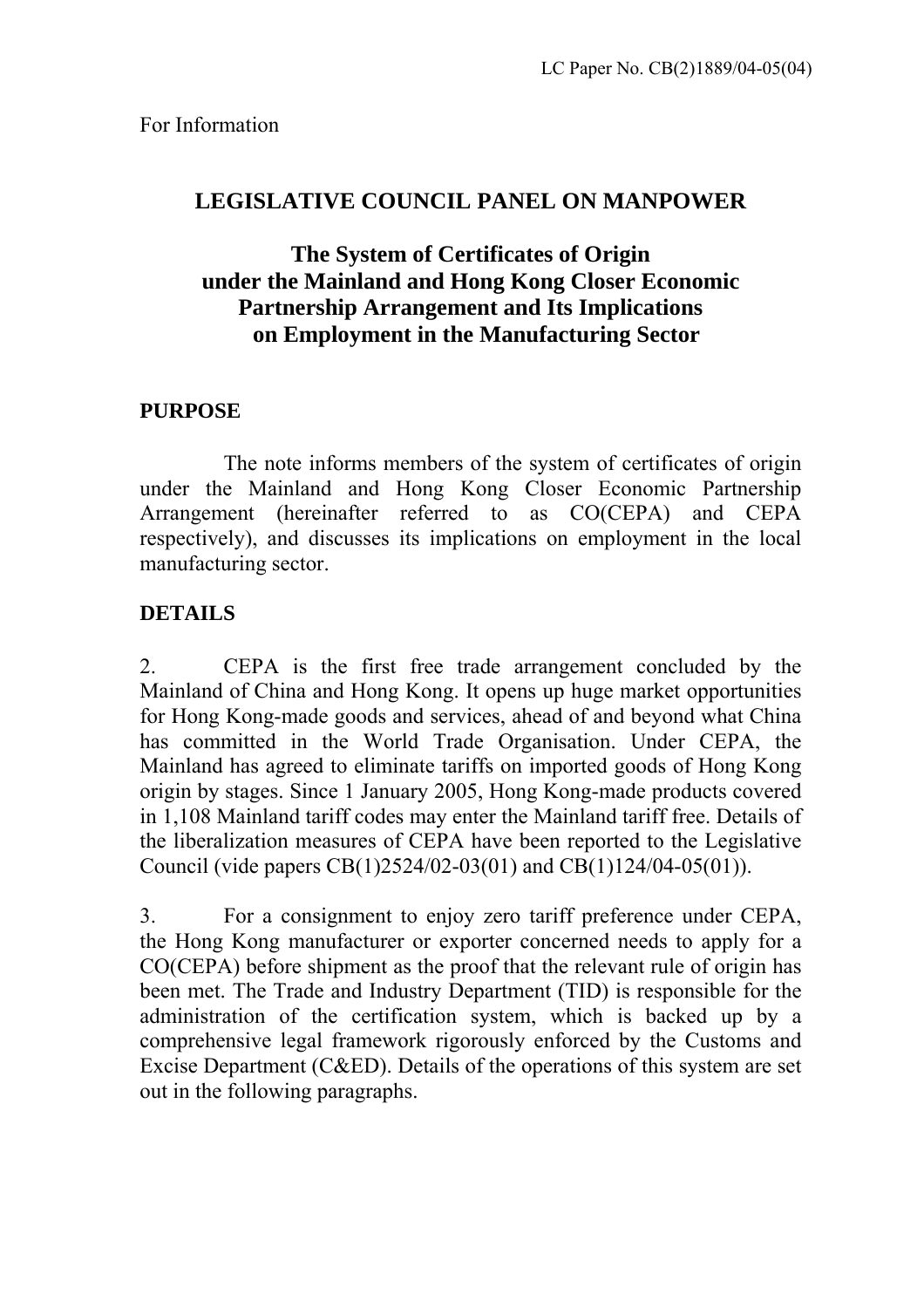#### **The Certification System**

 $\overline{a}$ 

4. Hong Kong's Certificate of Origin system, including CO(CEPA), is backed up by the Export (Certificates of Origin) Regulations of the Import and Export Ordinance (Chapter 60) and the Protection of Non-Government Certificates of Origin Ordinance (Chapter 324). The laws provide the Director-General of Trade and Industry with the power to operate the system, and they impose heavy penalty for certification offences.

5. Under CEPA, goods must have undergone a reasonable amount of processing and production in Hong Kong in order to be eligible for zero tariff. To this end, a set of CEPA origin rules has been drawn up and agreed between the Mainland and Hong Kong. Amongst the 1,108 products covered by the CEPA-zero tariff arrangement, 72% adopt process-based origin rules, 13% adopt the "change in tariff heading" rule, and 9% adopt the "30% value-added requirement" rule. The origin rules for the remaining 7% (e.g. fish and aquaculture products) are designed with regard to the characteristics of the products concerned.

6. Traders (either the exporter or manufacturer of the goods meeting the relevant CEPA origin rules) need to lodge their CO(CEPA) applications with TID direct or through any of the five Government Approved Certification Organizations (GACOs)<sup>(Note)</sup>. To qualify for application of CO(CEPA), the manufacturer of the concerned goods must first obtain Factory Registration (FR) status from TID. To apply for FR, a factory is required to possess valid Business Registration, fixed and self-contained premises (which may be self-owned or rented), machinery and labour force to produce the registered goods. It needs to maintain adequate books and records on its operations. TID has pledged to complete processing a CO(CEPA) application within 1.5 working days under normal circumstances. An approved CO(CEPA) is valid for 120 days. As at 31 May 2005, we have received 5,538 CO(CEPA) applications, of which 5,194 have been approved. The total export value of the goods amounted to around HK\$1.87 billion.

7. To facilitate verification of goods at customs control points and speed up customs clearance, we have established an electronic data exchange mechanism with the Mainland. Information on each CO(CEPA) is transmitted by TID to the Mainland Customs electronically. Both sides

<span id="page-1-0"></span><sup>(</sup>Note) Chinese Manufacturers' Association of Hong Kong; Federation of Hong Kong Industries; Hong Kong General Chamber of Commerce; Indian Chamber of Commerce, Hong Kong; and Chinese General Chamber of Commerce.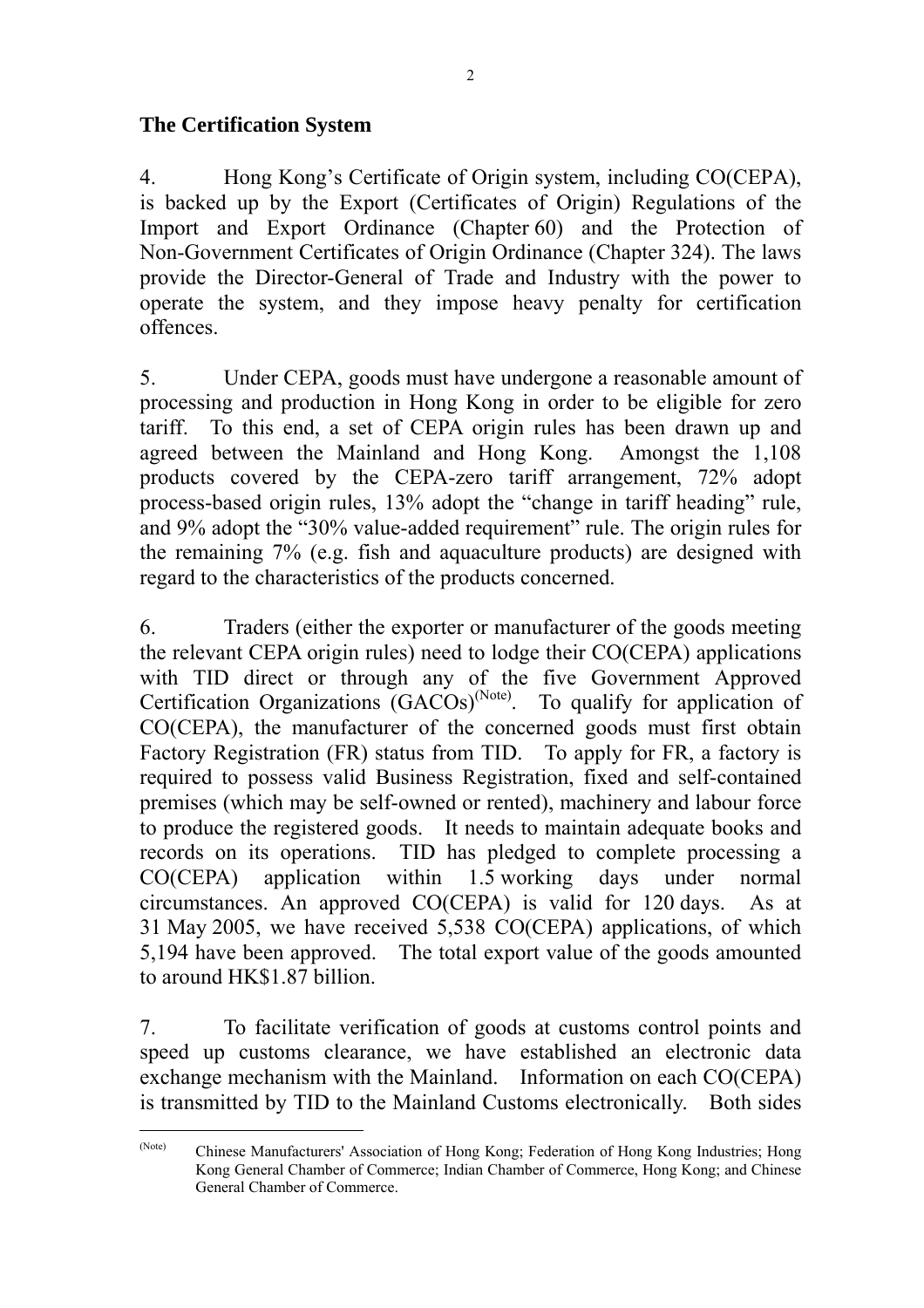have also agreed on a set of procedures in case the claims of zero tariff cannot be verified immediately and have appointed liaison persons to enable speedy and effective communication in resolving problematic cases.

#### **Enforcement of the Certification System**

8. C&ED deploys a dedicated team of 52 experienced Trade Controls Officer Grade officers to enforce the CO(CEPA) system. Enforcement measures are outlined below.

(A) Factory Inspections

 C&ED conducts inspections of the premises and the production facilities of the factories applying for FR (ref. para.6 above) or for the annual renewal of FR. C&ED officers verify the production capability of the applicants before giving recommendations for their registration. C&ED conducts half-yearly routine inspection on registered factories.

(B) Consignment Checks and Costing Checks

 C&ED conducts consignment checks on selected CO(CEPA) applications to ensure compliance with the CEPA rules of origin. C&ED also conducts costing checks on selected products whose origin rules are determined by value-added content.

(C) Blitz Checks at Control Points

 C&ED conducts blitz checks at various control points to examine goods being exported to the Mainland under CO(CEPA) to guard against substitutions and false labeling. C&ED applies risk management techniques in selecting cargoes for examination.

(D) Investigation and Prosecution

C&ED investigates all suspected violations or abuses of the CO(CEPA), and takes prosecution action against offenders under the Import & Export Ordinance (Chapter 60), the Protection of Non-Government Certificates of Origin Ordinance (Chapter 324), and the Trade Descriptions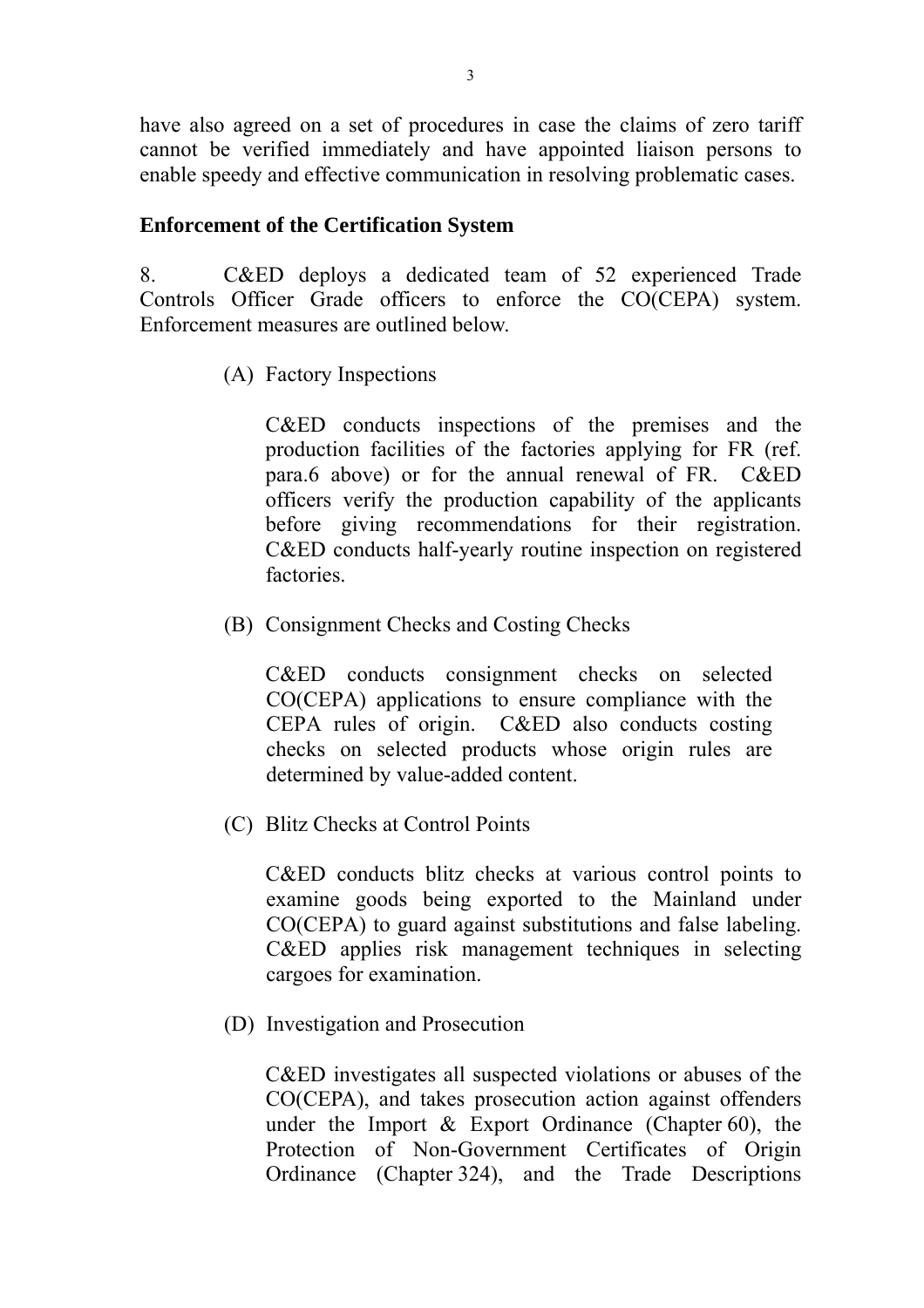Ordinance (Chapter 362). On conviction, the maximum penalty is a \$500,000 fine and five years imprisonment.

#### **Enforcement Statistics**

9. Since the implementation of CEPA in 2004, C&ED has conducted 1,078 consignment checks at factories and examined 261 consignments exported under CO(CEPA) at the control points up to the end of April 2005. There are altogether 11 cases that require investigation, two of which are referrals from the Mainland Customs. Most of these cases have turned out to be breaches of minor or technical nature. Two have led to prosecution.

## **Co-operation between Hong Kong and the Mainland Customs on CEPA**

10. C&ED and the Mainland Customs maintain close cooperation on the enforcement of the CO(CEPA) system. In the first year of implementation of CEPA, the two Customs met quarterly to analyze the CEPA statistics, review their monitoring work and exchange intelligence. Since December 2004, regular review meetings have been changed to half-yearly with ad hoc meetings held at anytime on a need basis. The two sides have separately appointed a CEPA Liaison Officer as a direct contact point for instant exchange of intelligence and resolving day-to-day CEPA enforcement problems. Information relating to CEPA enforcement may also be exchanged under the "Customs Co-operative Arrangement" framework between the two Customs. The Mainland Customs may request under the framework the assistance of C&ED for investigation into suspected Customs fraud cases and vice versa.

## **Implications on Local Employment**

11. The CEPA zero tariff preference for Hong Kong origin goods will help attract to Hong Kong manufacturing of brand name products, or manufacturing process with high-value added content or substantial intellectual property input. To maximise the commercial attractiveness for such manufacturing processes to take place in Hong Kong thus providing more job opportunities, the Administration has endeavoured to keep the CEPA-related origin rules simple and user-friendly while ensuring that products enjoying CEPA preferences are genuinely made in Hong Kong. The Administration attaches great importance to upholding the integrity of the certification system under CEPA, and believes that with the